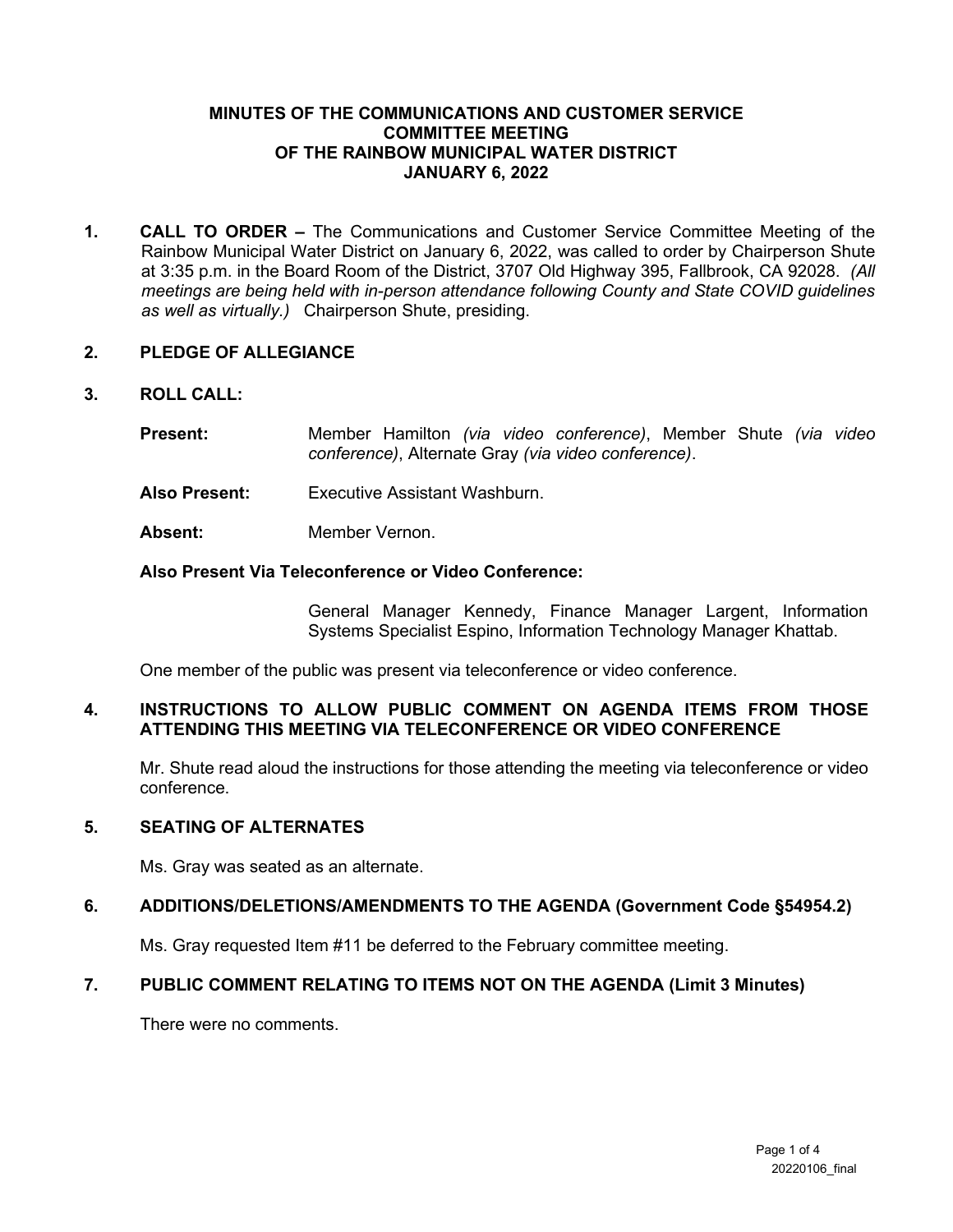### **\*8. APPROVAL OF MINUTES**

**A.** December 2, 2021

*Motion:* 

*To approve the minutes.* 

*Action: Approve, Moved by Alternate Gray, Seconded by Member Hamilton.*

*Vote: Motion carried by unanimous roll call vote (summary: Ayes = 3).*

*Ayes: Member Hamilton, Member Shute, Alternate Gray.*

### **9. GENERAL MANAGER COMMENTS**

Mr. Kennedy announced until the virus outbreak settles down, RMWD will be keeping everyone as separated as possible for approximately four weeks. Mr. Shute requested to have a COVID-19 pandemic update placed back on agendas until further notice.

Mr. Kennedy reported the Water Service Upgrade Project (WSUP) is progressing well with less than 1,000 remaining.

Discussion ensued regarding the recent rain events.

## **10. COMMITTEE MEMBER COMMENTS**

Mr. Hamilton stated he was contacted by a ratepayer regarding her water service being interrupted and how she was distressed that he was unaware there had been an emergency shutdown. He suggested including some type of push notification to ratepayers affected so they are aware. Ms. Gray explained the minute staff is notified of an emergency shutdown, a map of the area affected as well as a list of streets and customers with contact information is provided so staff can notify the customers as quickly as possible.

Mr. Shute asked for clarification as to whether the ratepayer was involved in the emergency shutdown but was never notified. Mr. Hamilton said the implication was that they were not notified and when they contacted customer support, staff stated they were not aware of an emergency water shutoff. Mr. Shute noted this could be due to staff not having the correct contact information.

Mr. Shute inquired as to whether it would be appropriate for a subset of volunteers, elected officials, and customer care team to always be on the list so that every time there is an emergency shutdown those on the Board, committee, or customer care team are notified. Mr. Hamilton stated it would not be necessary to involve the Board in operational issues. Discussion followed.

Mr. Hamilton also mentioned another issue has come up where a customer has been paying for backflow maintenance. He stated when looking at the records, it was found the maintenance had not been presented because the customer has not kept the backflow device accessible. He noted after speaking with Ms. Largent and Ms. Gray, the operations staff are the current point of notification to the customer for these matters with which he expressed concern in that it seems customers are asking operations staff to perform something that is not part of their normal job description. He said for whatever reason, the notifications did not get back to the customer and that it is his opinion that this would be a customer service responsibility to ensure the customer is notified as well as to conduct follow-up.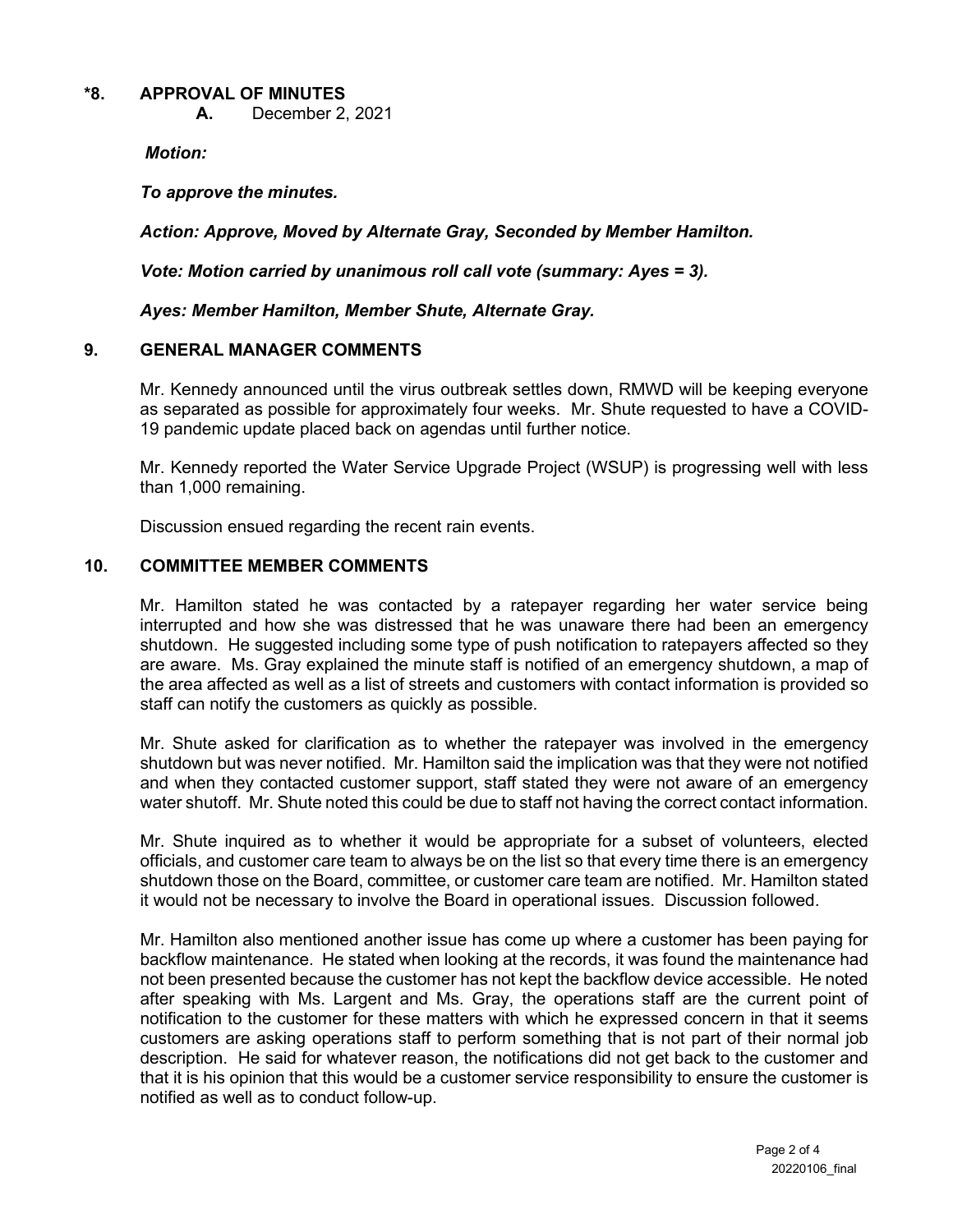Ms. Gray pointed out it has been quite a while since RMWD had a cross-connection specialist who would be tasked with this responsibility as part of their job description that may be part of the issue; however, she would defer to Mr. Kennedy. Mr. Kennedy noted when staff is out on-site testing any of the 5,000 devices and finds one is inaccessible, the protocol is to notify the customer in any available manner. He added there will be updates made to the Cross-Connection Control policies to address these types of situations which will be reviewed by the Engineering and Operations Committee with something to present to the Board in March for consideration.

Mr. Hamilton explained he brought these matters forward because he views them as customer care issues and may be areas in which improvements could be made in communications. Discussion ensued.

Ms. Largent pointed out Standard Operating Procedures are being prepared as part of the Administrative Code update process. It was noted the updates should be presented to each of the committees for feedback and input. Discussion followed.

### **11. CUSTOMER SURVEY UPDATE**

This item was deferred to February per Item #6.

## **12. REDISTRICTING UPDATE**

Mr. Kennedy stated this would be the last committee meeting at which this will be presented. He noted the Board was pleased with the proposed updates. He also mentioned in completing the demographic analysis and making any necessary modifications, there were no significant changes to the originally proposed updates. He concluded by sharing the next steps to be taken.

#### **13. EMERGENCY NOTIFICATION ANALYTICS**

Ms. Gray reported the numbers were pulled to determine how many RMWD active accounts (including owners and tenants) have missing contact information and that staff will continue to reach out to these customers in any way possible. She pointed out when it comes to actual emergency shutdowns, staff would now be recording a message to play in the first part of the queue that will provide customers with the shutdown details such as the areas impacted and when water service will resume when they call the District. She noted the same emergency notification information will also be published on the District's website as soon as the details become available which may not be until shortly after the shutdown goes into effect in some cases. She pointed out these efforts have been extremely effective with call volume decreasing significantly.

Mr. Kennedy inquired as to what occurs in the event an emergency shutdown occurs during a weekend. Ms. Gray said although this has not happened recently, she will need to coordinate with IT as to how a weekend or holiday occurrence could be addressed in this same fashion.

Mr. Hamilton asked what happens should an emergency shutdown occur after hours. Mr. Kennedy said these are picked up by the answering service who takes the basic information and passes it along to the appropriate staff.

Mr. Kennedy stated now that there is an automation system in place, this may be something a supervisor may be able to populate in the event a break occurs after hours. Ms. Gray agreed to work with IT on how this could be accomplished.

Ms. Gray reported numerous customers have been responsive to staff's efforts in obtaining current contact information which has been extremely helpful in updating the customer database.